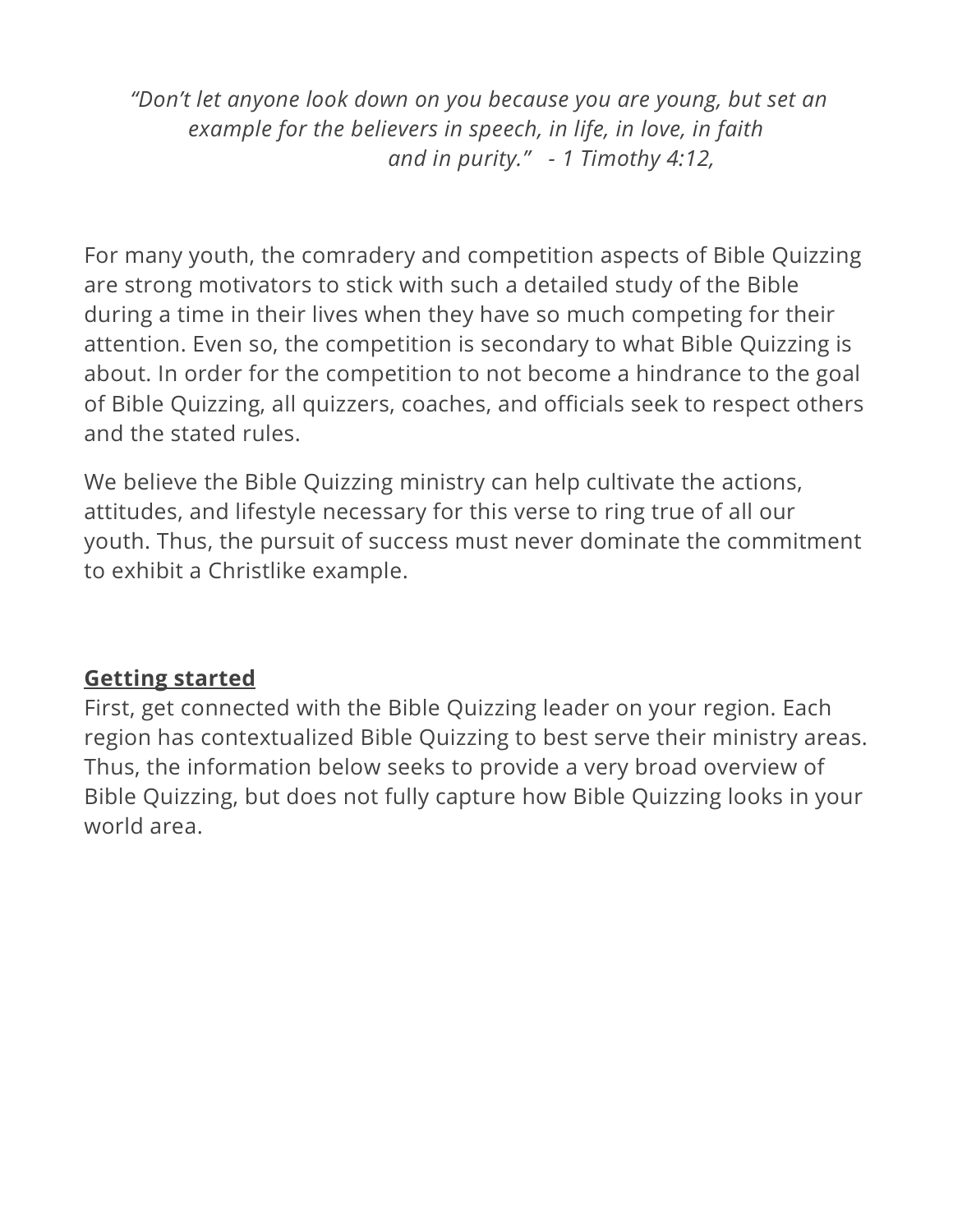## Quizzing components

- Team: Most quizzing teams are made up of four to five members. During quiz rounds, there are four quizzers and one substitute.
- Coaches: Each team has one adult who serves as a coach.
- Quiz Master: The quiz master reads each question, recognizes the quizzer who got the question, and rules whether or not the answer given in correct or not.
- Content Judge: The content judge listens for errors in the reading of the question and the answers, assists the quiz master with ruling on answers, and keeps time.
- Scorekeeper: The scorekeeper records the official team lineups, points gained or lost, and final scores.
- Jump Judge: The jump judge determines which quizzer jumped first. This position is not needed when using electronic jump seats or buttons.
- Scoring: Correct answers to toss-up questions are worth 20 points. Correct answers to bonus questions are worth 10 points. Some errors cause a 10 point deduction.
- Toss-up question: A question that is open to all teams; a correct answer is worth 20 points.
- Bonus question: A question given to a specific member of a team after an error by their opponents; a correct answer is worth 10 points.
- Error: An error is an incorrect answer to a toss-up question
- Appeal: An appeal occurs when the captain of a team has a concern with a question, such as how it was read, how it was worded or distractions that occurred while it was read.
- Challenge: A challenge occurs when the captain of a team has a concern about the quizmaster's ruling of an answer to a toss-up question.
- Question sets: A question set contains the 20 questions used in a given round and includes a separate list of questions to be available as replacement questions if needed.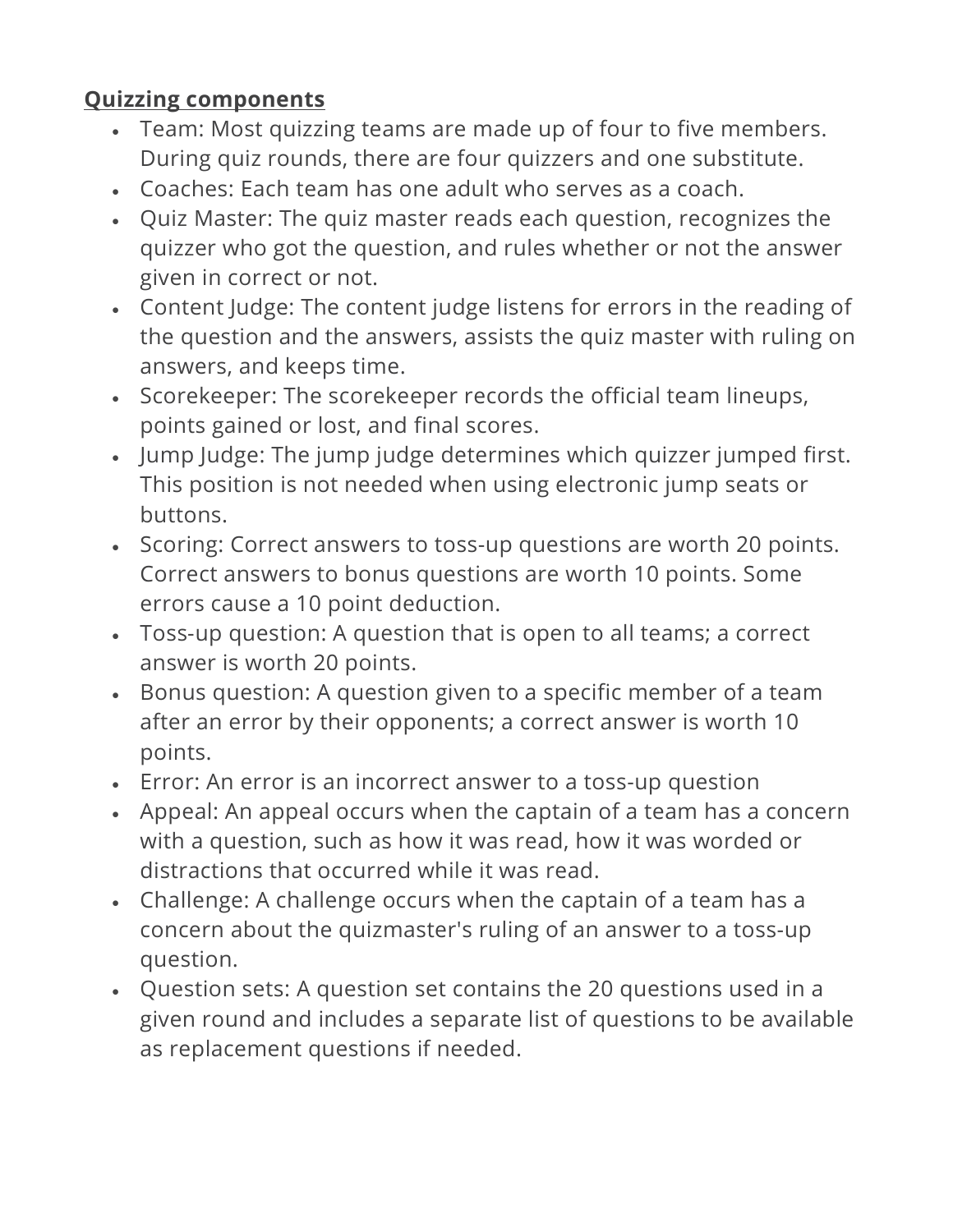### Question types

- General general information
- According to gives the specific verse and requires the quizzer to stay within the context of that verse for both their question and answer.
- Situation a quote is given and the quizzer must supply the requested information about the situation surrounding the quote. The situation question is only used when quizzing on the gospels and Acts.
- In what book and chapter a quote is given and the quizzer must supply the book and chapter of the quote (used for the epistles only).
- Quote, finish this verse or finish this verse and give the reference exact knowledge of the verse and its reference are required as specified.
- Context Tests quizzer ability to tie concepts together.

# Scoring Guidelines

# BONUS POINTS:

- +20 points for a correct answer to a toss-up question (individual and team scores)
- +10 points for a correct answer to a bonus question (team score)
- + +10 points for correct answers to 4 toss-up questions without error by an individual (individual and team scores)
- +10 additional points for a correct answer to a toss-up question by a 3rd team member (team score)
- + +10 additional points for a correct answer to a toss-up question by a 4th team member (team score)
- +10 additional points for a correct answer to a toss-up question by a 5th team member (team score)